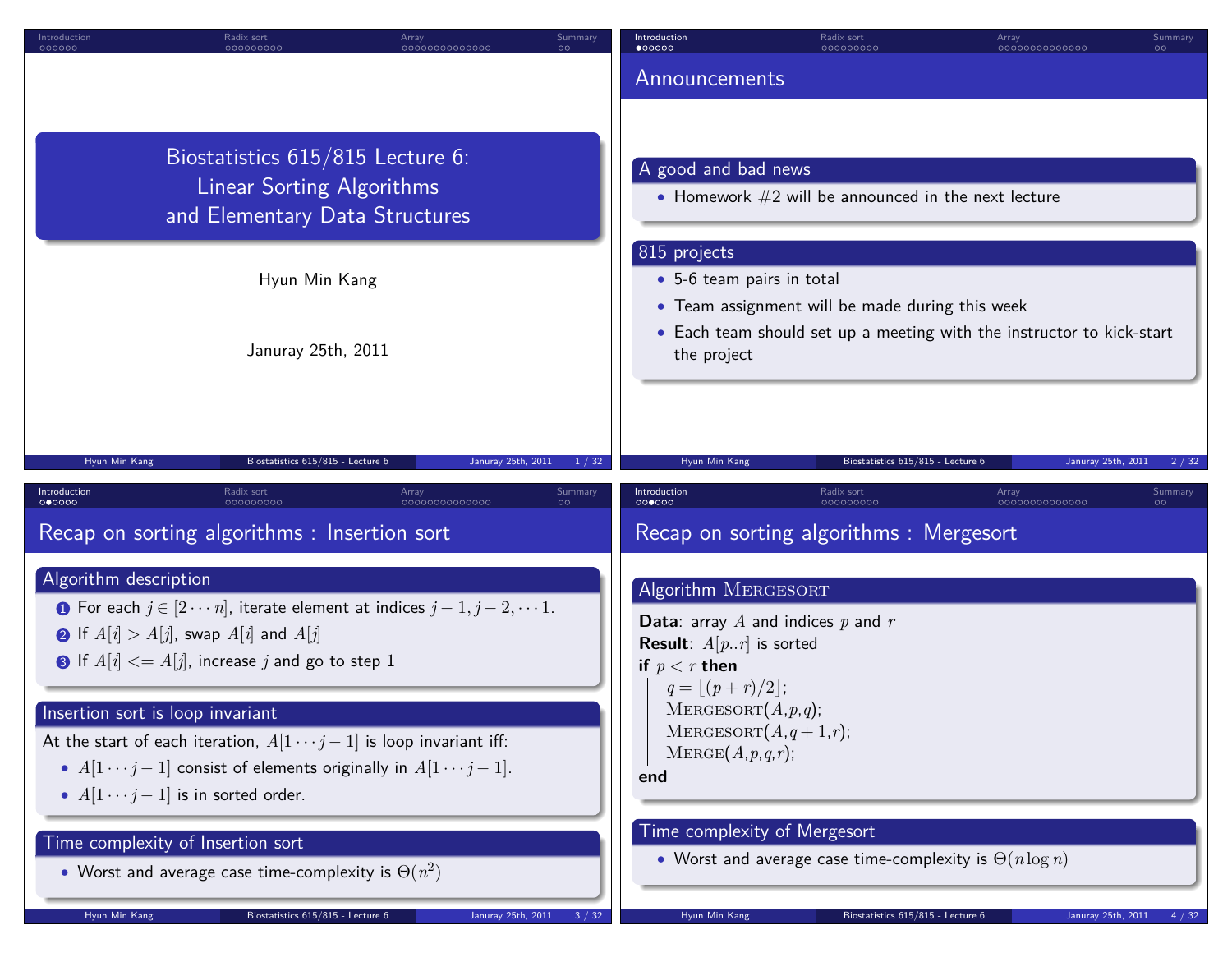| Introduction<br>0000000                                                                                                                                                                                               | Radix sort<br>000000000                                                                                                                                                                                                                                                                                                                                                                                                                                                                | Array<br>0000000000000 | Summary                       | Introduction<br>000000                                                                  | Radix sort<br>00000000C                                                                                                                                                                                                                                                                                                                                                                                                                                                                                                                                                                                                                                                                          | Array<br>0000000000000  | Summary<br>$\circ$ |  |
|-----------------------------------------------------------------------------------------------------------------------------------------------------------------------------------------------------------------------|----------------------------------------------------------------------------------------------------------------------------------------------------------------------------------------------------------------------------------------------------------------------------------------------------------------------------------------------------------------------------------------------------------------------------------------------------------------------------------------|------------------------|-------------------------------|-----------------------------------------------------------------------------------------|--------------------------------------------------------------------------------------------------------------------------------------------------------------------------------------------------------------------------------------------------------------------------------------------------------------------------------------------------------------------------------------------------------------------------------------------------------------------------------------------------------------------------------------------------------------------------------------------------------------------------------------------------------------------------------------------------|-------------------------|--------------------|--|
|                                                                                                                                                                                                                       | Recap on sorting algorithms: Quicksort                                                                                                                                                                                                                                                                                                                                                                                                                                                 |                        | How PARTITION algorithm works |                                                                                         |                                                                                                                                                                                                                                                                                                                                                                                                                                                                                                                                                                                                                                                                                                  |                         |                    |  |
| Algorithm QUICKSORT<br><b>Result:</b> $A[p, r]$ is sorted<br>if $p < r$ then<br>end<br>Hyun Min Kang                                                                                                                  | <b>Data:</b> array A and indices $p$ and $r$<br>$q = \text{PARTITION}(A, p, r);$<br>QUICKSORT $(A, p, q-1)$ ;<br>QUICKSORT $(A,q+1,r)$ ;<br>Time complexity of Quicksort<br>• Average case time-complexity is $\Theta(n \log n)$<br>• Worst case time-complexity is $\Theta(n^2)$ , but practically faster than other<br>$\Theta(n \log n)$ algorithms.<br>Biostatistics 615/815 - Lecture 6                                                                                           | Januray 25th, 2011     |                               | (a)<br>(b)<br>Hyun Min Kang                                                             | $\leq x$<br>> x<br>$\leq x$<br>> x<br>$\leq x$<br>> x<br>$\leq x$<br>> x<br>Biostatistics 615/815 - Lecture 6                                                                                                                                                                                                                                                                                                                                                                                                                                                                                                                                                                                    | Januray 25th, 2011      | 6/32               |  |
| Introduction<br>00000                                                                                                                                                                                                 | Radix sort<br>nannnnnar                                                                                                                                                                                                                                                                                                                                                                                                                                                                | Array<br>0000000000000 | <b>Summary</b>                | Introduction<br>000000                                                                  | Radix sort<br>$\bullet$ 00000000                                                                                                                                                                                                                                                                                                                                                                                                                                                                                                                                                                                                                                                                 | Array<br>00000000000000 | Summary            |  |
| real 0m0.430s<br>user 0m0.281s<br>sys 0m0.130s<br>real 1m8.795s<br>user 1m8.181s<br>sys 0m0.206s<br>real 0m0.898s<br>user 0m0.755s<br>sys 0m0.131s<br>real 0m0.427s<br>user 0m0.285s<br>sys 0m0.129s<br>Hyun Min Kang | Performance of sorting algorithms in practice<br>Running example with 100,000 elements (in UNIX or MacOS)<br>user@host: $\tilde{\ }$ /> time cat src/sample.input.txt   src/stdSort > /dev/null<br>user@host: $\tilde{\ }$ /> time cat src/sample.input.txt   src/insertionSort > /dev/null<br>user@host: /> time cat src/sample.input.txt   src/mergeSort > /dev/null<br>user@host: /> time cat src/sample.input.txt   src/quickSort > /dev/null<br>Biostatistics 615/815 - Lecture 6 | Januray 25th, 2011     | 7/32                          | CLRS Theorem 8.1<br>the worst case<br>An informal proof<br>a sequence.<br>Hyun Min Kang | Lower bounds for comparison sorting<br>Any comparison-based sort algorithm requires $\Omega(n \log n)$ comparisons in<br>• Any comparison sort algorithm can be represented as a binary<br>decision tree, where each node represents a comparison. Each path<br>from the root to leaf represents possible series of comparisons to sort<br>• Each leaf of the decision tree represents one of $n!$ possible<br>permutations of input sequences<br>• We have $n! \leq l \leq 2^h$ , where l is the number of leaf nodes, and h is<br>the height of the tree, equivalent to the $#$ of comparisons.<br>• Then it implies $h \geq \log(n!) = \Theta(n \log n)$<br>Biostatistics 615/815 - Lecture 6 | Januray 25th, 2011      | 8 / 32             |  |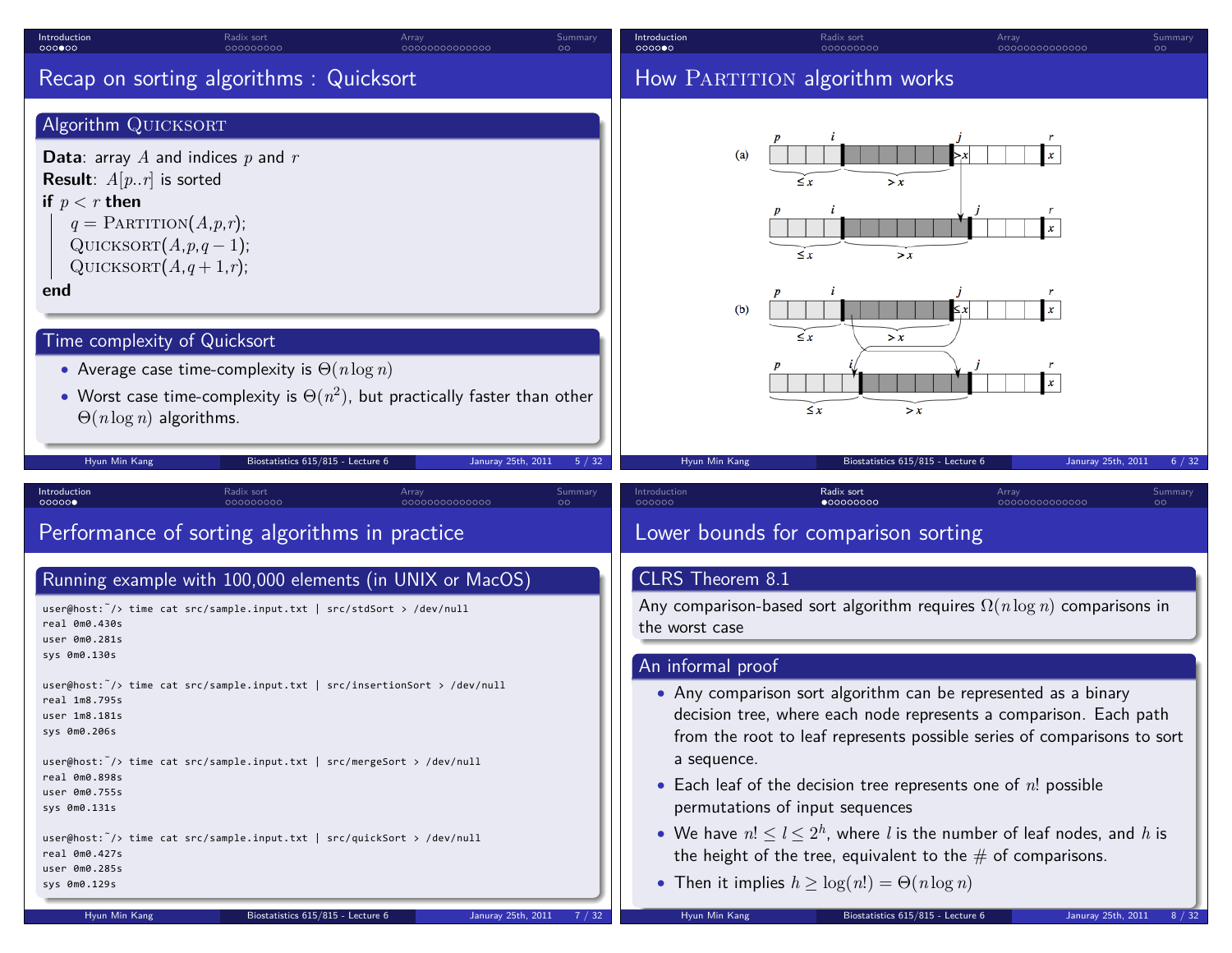| Radix sort<br>Introduction<br>000000<br>000000000                                                                                                                                                                                          | Array<br>0000000000000 | Summar                                                                                                                                                                                                                                                                                                          | Introduction<br>000000 | Radix sort<br>000000000                                                                                                                                                          | Array                                                         | 0000000000000                                 | Summary<br>$\circ$ |
|--------------------------------------------------------------------------------------------------------------------------------------------------------------------------------------------------------------------------------------------|------------------------|-----------------------------------------------------------------------------------------------------------------------------------------------------------------------------------------------------------------------------------------------------------------------------------------------------------------|------------------------|----------------------------------------------------------------------------------------------------------------------------------------------------------------------------------|---------------------------------------------------------------|-----------------------------------------------|--------------------|
| Example decision-tree representing INSERTIONSORT                                                                                                                                                                                           |                        |                                                                                                                                                                                                                                                                                                                 |                        |                                                                                                                                                                                  |                                                               |                                               |                    |
| 1:2<br>2:3<br>$\langle 2, 1, 3 \rangle$<br>(1,2,3)                                                                                                                                                                                         | 1:3                    | Finding faster sorting methods<br>Sorting faster than $\Theta(n \log n)$<br>• Comparison-based sorting algorithms cannot be faster than $\Theta(n \log n)$<br>• Sorting algorithms NOT based on comparisons may be faster<br>Linear time sorting algorithms<br>• Counting sort<br>• Radix sort<br>• Bucket sort |                        |                                                                                                                                                                                  |                                                               |                                               |                    |
| Biostatistics 615/815 - Lecture 6<br>Hyun Min Kang                                                                                                                                                                                         | Januray 25th, 2011     | 9 / 32                                                                                                                                                                                                                                                                                                          | Hyun Min Kang          | Biostatistics 615/815 - Lecture 6                                                                                                                                                |                                                               | Januray 25th, 2011                            | 10/32              |
| Introduction<br>Radix sort<br>000000000<br>000000                                                                                                                                                                                          | Array<br>0000000000000 | Summar                                                                                                                                                                                                                                                                                                          | Introduction<br>000000 | Radix sort<br>000000000                                                                                                                                                          | Array                                                         | 0000000000000                                 | Summary            |
| A linear sorting algorithm : Counting sort                                                                                                                                                                                                 |                        |                                                                                                                                                                                                                                                                                                                 |                        | Another linear sorting algorithm: Radix sort                                                                                                                                     |                                                               |                                               |                    |
| A restrictive input setting<br>• The input sequences have a finite range with many expected<br>duplication.<br>• For example, each elements of input sequences is one digit number,<br>and your input sequences are millions.              |                        |                                                                                                                                                                                                                                                                                                                 | Key idea               | • Sort the input sequence from the last digit to the first repeatedly<br>using a linear sorting algorithm such as COUNTINGSORT<br>• Applicable to integers within a finite range |                                                               |                                               |                    |
| Key idea<br><b>O</b> Scan through each input sequence and count number of occurrences<br>of each possible input value.<br><b>2</b> From the smallest to largest possible input value, output each value<br>repeatedly by its stored count. |                        |                                                                                                                                                                                                                                                                                                                 |                        | 329<br>720<br>355<br>457<br>657<br>436<br>839<br>457<br>)իթ<br>տավիթ<br>436<br>657<br>329<br>720<br>355<br>839                                                                   | 720<br>329<br>436<br>839 <sub>jp</sub> .<br>355<br>457<br>657 | 329<br>355<br>436<br>457<br>657<br>720<br>839 |                    |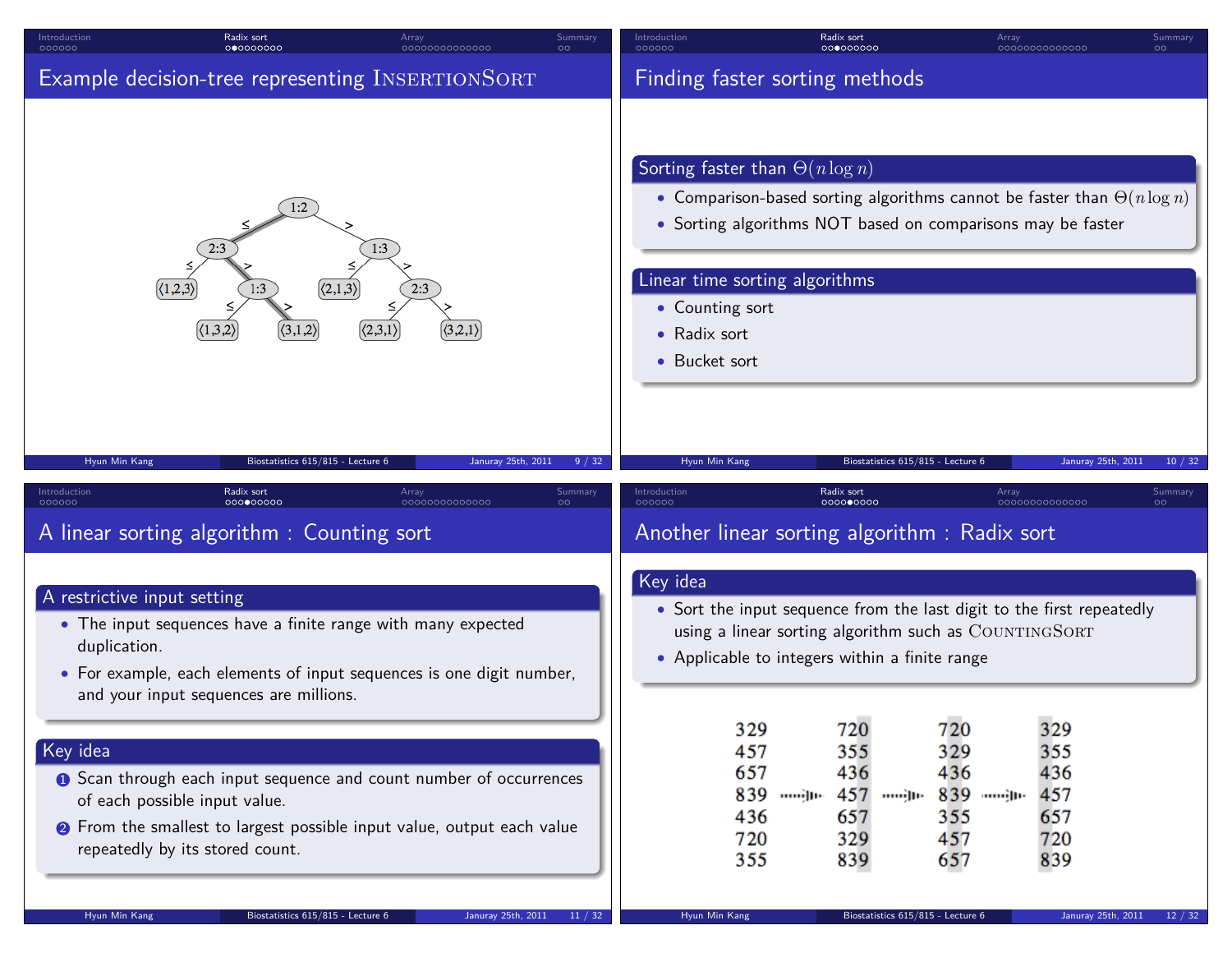| Introduction<br>000000                                                                                                                                                                                                      | Radix sort<br>000000000                                                                                                                                                                                                                                                                                                                                                                                                                                                                                                                                                                                                                                                                                                                                                                                                                                                                                                                | Array<br>0000000000000                   | Summary<br>$\circ$  | Introduction<br>000000                                                                                                                                                                                                                                                                                                                                                                                                                                                                                                                                                                                                                                                                                                                                                                                                                                              | Radix sort<br>000000000                                                                                                                                                                                                                                                                                                                                                     | Array<br>0000000000000 | Summary<br>$\circ$            |  |  |
|-----------------------------------------------------------------------------------------------------------------------------------------------------------------------------------------------------------------------------|----------------------------------------------------------------------------------------------------------------------------------------------------------------------------------------------------------------------------------------------------------------------------------------------------------------------------------------------------------------------------------------------------------------------------------------------------------------------------------------------------------------------------------------------------------------------------------------------------------------------------------------------------------------------------------------------------------------------------------------------------------------------------------------------------------------------------------------------------------------------------------------------------------------------------------------|------------------------------------------|---------------------|---------------------------------------------------------------------------------------------------------------------------------------------------------------------------------------------------------------------------------------------------------------------------------------------------------------------------------------------------------------------------------------------------------------------------------------------------------------------------------------------------------------------------------------------------------------------------------------------------------------------------------------------------------------------------------------------------------------------------------------------------------------------------------------------------------------------------------------------------------------------|-----------------------------------------------------------------------------------------------------------------------------------------------------------------------------------------------------------------------------------------------------------------------------------------------------------------------------------------------------------------------------|------------------------|-------------------------------|--|--|
|                                                                                                                                                                                                                             | Implementing radixSort.cpp                                                                                                                                                                                                                                                                                                                                                                                                                                                                                                                                                                                                                                                                                                                                                                                                                                                                                                             |                                          |                     |                                                                                                                                                                                                                                                                                                                                                                                                                                                                                                                                                                                                                                                                                                                                                                                                                                                                     |                                                                                                                                                                                                                                                                                                                                                                             |                        |                               |  |  |
| $int$ mask = nCounts-1;<br>B. residue(nCounts);<br>for(int i=0; i < nIter; ++i) {<br>radixSortMerge(A, B);<br>- }<br>-}                                                                                                     | // use #[radixBits] bits as radix (e.g. hexadecimal if radixBits=4)<br>void radixSort(std::vector <int>&amp; A, int radixBits, int max) {<br/>// calculate the number of digits required to represent the maximum number<br/>int nIter = <math>(int)(ceil(log((double)max)/log(2.)/radius)</math>;<br/>int nCounts = <math>(1 \lt \lt \text{radixBits})</math>; // 1<math>\lt</math>radixBits == <math>2</math> radixBits == # of digits<br/>std::vector&lt; std::vector&lt;<math>int</math>&gt; &gt; B; // vector of vector, each containing<br/>// the list of input values containing a particular digit<br/>// initialze each element of B as a empty vector<br/>for(int j=0; j &lt; nCounts; ++j) { <math>B[j].clear()</math>; }<br/>// distribute the input sequences into multiple bins, based on i-th digit<br/>radixSortDivide(A, B, radixBits*i, mask);<br/>// merge the distributed sequences B into original array A</int> | // mask for extracting #(radixBits) bits |                     | Implementing radixSort.cpp<br>// divide input sequences based on a particular digit<br>void radixSortDivide(std::vector <int>&amp; A,<br/>std::vector&lt; std::vector<int> &gt;&amp; B, int shift, int mask) {<br/>for(int i=0; i &lt; (int)A.size(); ++i) {<br/>// (A[i]&gt;&gt;shift)&amp;mask takes last [shift  shift+radixBits-1] bits of A[i]<br/><math>B[ (A[i] \rightarrow shift)</math> &amp; mask ].push_back(A[i]);<br/>}<br/>- 7<br/>// merge the partitioned sequences into single array<br/>void radixSortMerge(std::vector<int>&amp; A, std::vector&lt; std::vector<int> &gt;&amp;B ) {<br/>for(int i=0, k=0; i &lt; (int)B.size(); ++i) {<br/>for(int j=0; j &lt; (int)B[i].size(); ++j) {<br/><math>A[k] = B[i][j];</math> // iterate each bin of digit and concatenate all values<br/><math>++k;</math><br/>ŀ<br/>ł<br/>}</int></int></int></int> |                                                                                                                                                                                                                                                                                                                                                                             |                        |                               |  |  |
| Hyun Min Kang                                                                                                                                                                                                               | Biostatistics 615/815 - Lecture 6                                                                                                                                                                                                                                                                                                                                                                                                                                                                                                                                                                                                                                                                                                                                                                                                                                                                                                      | Januray 25th, 2011                       | 13 / 32             | Hyun Min Kang                                                                                                                                                                                                                                                                                                                                                                                                                                                                                                                                                                                                                                                                                                                                                                                                                                                       | Biostatistics 615/815 - Lecture 6                                                                                                                                                                                                                                                                                                                                           |                        | Januray 25th, 2011<br>14 / 32 |  |  |
| Introduction<br>000000                                                                                                                                                                                                      | Radix sort<br>000000000<br>Bitwise operation examples                                                                                                                                                                                                                                                                                                                                                                                                                                                                                                                                                                                                                                                                                                                                                                                                                                                                                  | Array<br>0000000000000                   | Summary<br>$\Omega$ | Introduction<br>000000<br>Radix sort in practice                                                                                                                                                                                                                                                                                                                                                                                                                                                                                                                                                                                                                                                                                                                                                                                                                    | Radix sort<br>00000000                                                                                                                                                                                                                                                                                                                                                      | Array<br>0000000000000 | Summary<br>ററ                 |  |  |
| $= 1110101$<br>117<br>------------<br>$117>>3 =$<br>110<br>1<br>mask<br>$=$<br>0<br>ret<br>$=$<br>117<br>$= 1110101$<br>----------------<br>$117>>3$ =<br>110<br>$mask =$<br>111<br>.<br>110<br>ret<br>$=$<br>Hyun Min Kang | shift=3, $radius_{\text{Bits}=1}$ , $A[i] = 117$<br>shift=3, $radiusBits=3$ , $A[i] = 117$<br>Biostatistics 615/815 - Lecture 6                                                                                                                                                                                                                                                                                                                                                                                                                                                                                                                                                                                                                                                                                                                                                                                                        | Januray 25th, 2011                       | 15 / 32             | real 0m0.430s<br>user 0m0.281s<br>sys 0m0.130s<br>real 1m8.795s<br>user 1m8.181s<br>sys 0m0.206s<br>real 0m0.427s<br>user 0m0.285s<br>sys 0m0.129s<br>real 0m0.334s<br>user 0m0.195s<br>sys 0m0.129s<br>Hyun Min Kang                                                                                                                                                                                                                                                                                                                                                                                                                                                                                                                                                                                                                                               | user@host: $\tilde{\ }$ /> time cat src/sample.input.txt   src/stdSort > /dev/null<br>user@host: $\tilde{\ }$ /> time cat src/sample.input.txt   src/insertionSort > /dev/null<br>user@host: /> time cat src/sample.input.txt   src/quickSort > /dev/null<br>user@host: /> time cat src/sample.input.txt   src/radixSort 8 > /dev/null<br>Biostatistics 615/815 - Lecture 6 |                        | Januray 25th, 2011<br>16 / 32 |  |  |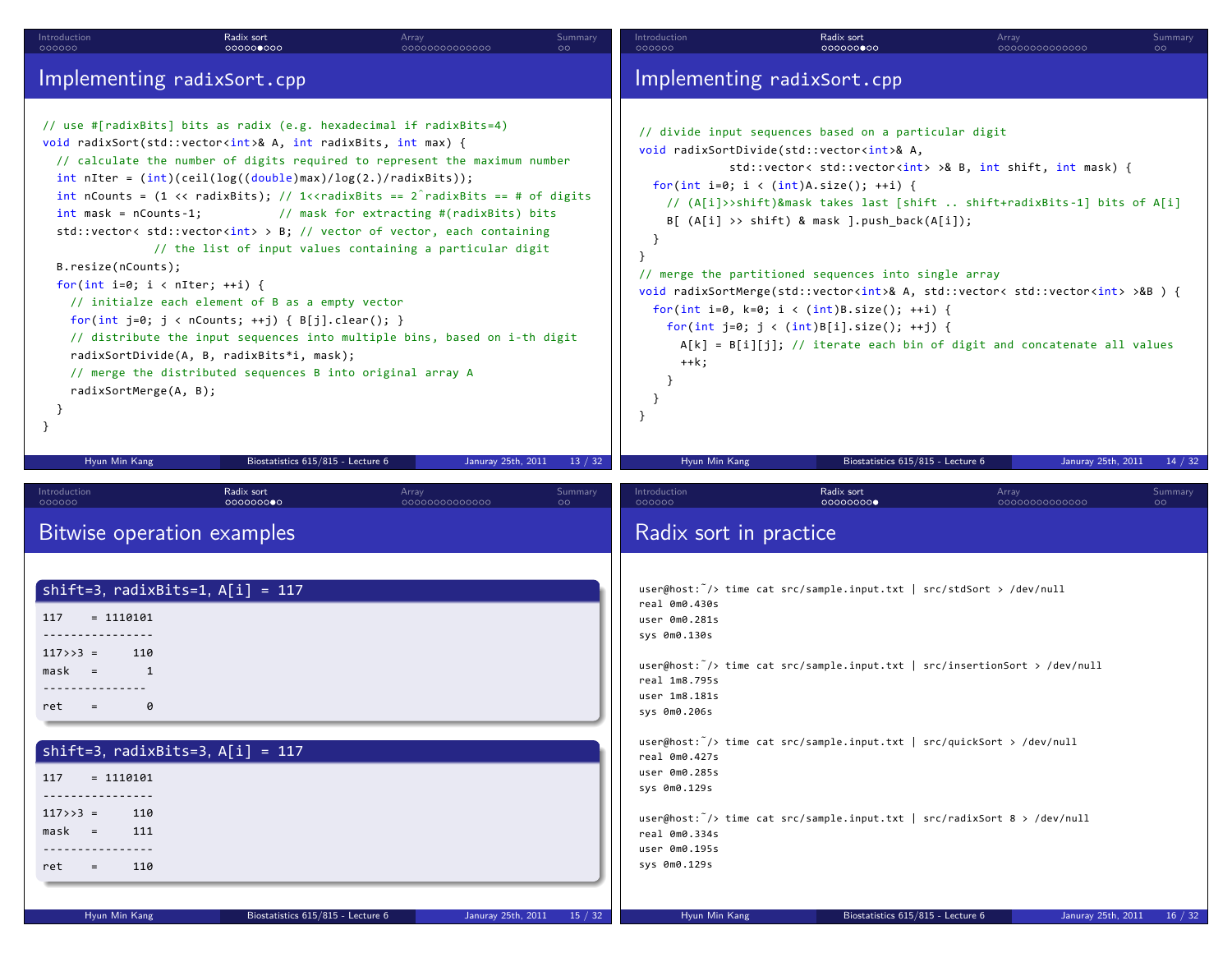| Introduction<br>000000                                                                                                                        | Radix sort<br>000000000                         | Array<br>$\bullet$ 0000000000000                                         | Summary<br>$\circ$ | Introduction<br>000000             |                                                                | Radix sort<br>000000000           |                  | Array<br>0000000000000 | Summary<br>$\circ$ |
|-----------------------------------------------------------------------------------------------------------------------------------------------|-------------------------------------------------|--------------------------------------------------------------------------|--------------------|------------------------------------|----------------------------------------------------------------|-----------------------------------|------------------|------------------------|--------------------|
| Elementary data structure                                                                                                                     |                                                 |                                                                          |                    |                                    | Average time complexity of container operations                |                                   |                  |                        |                    |
| Container                                                                                                                                     |                                                 |                                                                          |                    |                                    |                                                                |                                   |                  |                        |                    |
|                                                                                                                                               |                                                 | A container $T$ is a genetic data structure which supports the following |                    |                                    |                                                                | <b>SEARCH</b>                     | <b>INSERT</b>    | <b>DELETE</b>          |                    |
| three operation for an object $x$ .                                                                                                           |                                                 |                                                                          |                    |                                    | Array                                                          | $\Theta(n)$                       | $\Theta(1)$      | $\Theta(n)$            |                    |
| • SEARCH $(T, x)$                                                                                                                             |                                                 |                                                                          |                    |                                    | SortedArray                                                    | $\Theta(\log n)$                  | $\Theta(n)$      | $\Theta(n)$            |                    |
| • INSERT $(T, x)$                                                                                                                             |                                                 |                                                                          |                    |                                    | List                                                           | $\Theta(n)$                       | $\Theta(1)$      | $\Theta(n)$            |                    |
| • DELETE $(T, x)$                                                                                                                             |                                                 |                                                                          |                    |                                    | <b>Tree</b>                                                    | $\Theta(\log n)$                  | $\Theta(\log n)$ | $\Theta(\log n)$       |                    |
|                                                                                                                                               |                                                 |                                                                          |                    |                                    | Hash                                                           | $\Theta(1)$                       | $\Theta(1)$      | $\Theta(1)$            |                    |
| Possible types of container                                                                                                                   |                                                 |                                                                          |                    |                                    |                                                                |                                   |                  |                        |                    |
| • Arrays                                                                                                                                      |                                                 |                                                                          |                    |                                    | • Array or list is simple and fast enough for small-sized data |                                   |                  |                        |                    |
| • Linked lists                                                                                                                                |                                                 |                                                                          |                    |                                    | • Tree is easier to scale up to moderate to large-sized data   |                                   |                  |                        |                    |
| $\bullet$ Trees                                                                                                                               |                                                 |                                                                          |                    |                                    | • Hash is the most robust for very large datasets              |                                   |                  |                        |                    |
| • Hashes                                                                                                                                      |                                                 |                                                                          |                    |                                    |                                                                |                                   |                  |                        |                    |
|                                                                                                                                               |                                                 |                                                                          |                    |                                    |                                                                |                                   |                  |                        |                    |
| Hyun Min Kang                                                                                                                                 | Biostatistics 615/815 - Lecture 6               | Januray 25th, 2011                                                       | 17/32              | Hyun Min Kang                      |                                                                | Biostatistics 615/815 - Lecture 6 |                  | Januray 25th, 2011     | 18 / 32            |
| Introduction<br>000000                                                                                                                        | Radix sort<br>000000000                         | Array<br>0000000000000                                                   | Summary<br>$\circ$ | Introduction<br>000000             |                                                                | Radix sort<br>00000000            |                  | Array<br>0000000000000 | Summary<br>$\circ$ |
| Arrays                                                                                                                                        |                                                 |                                                                          |                    |                                    | Implementing data structure on your own                        |                                   |                  |                        |                    |
|                                                                                                                                               |                                                 |                                                                          |                    | myArray.h                          |                                                                |                                   |                  |                        |                    |
| Key features                                                                                                                                  |                                                 |                                                                          |                    | class myArray {<br>$int*$ data;    |                                                                |                                   |                  |                        |                    |
|                                                                                                                                               | • Stores the data in a consecutive memory space |                                                                          |                    | int size;                          |                                                                |                                   |                  |                        |                    |
|                                                                                                                                               |                                                 | • Fastest when the data size is small due to locality of data            |                    | void insert(int $x$ );<br>$\ddots$ |                                                                |                                   |                  |                        |                    |
|                                                                                                                                               |                                                 |                                                                          |                    | $\}$ ;                             |                                                                |                                   |                  |                        |                    |
| Using std:: vector as array                                                                                                                   |                                                 |                                                                          |                    | myArray.cpp                        |                                                                |                                   |                  |                        |                    |
| std::vector <int> v; // creates an empty vector</int>                                                                                         |                                                 |                                                                          |                    | #include "myArray.h"               |                                                                |                                   |                  |                        |                    |
| // INSERT : append at the end, $O(1)$<br>$v. push_back(10);$                                                                                  |                                                 |                                                                          |                    |                                    | void myArray::insert(int x) { $//$ function body goes here     |                                   |                  |                        |                    |
| // SEARCH : find a value scanning from begin to end, O(n)                                                                                     |                                                 |                                                                          |                    | $\cdots$                           |                                                                |                                   |                  |                        |                    |
| $std::vector\{int\}$ ::iterator i = std::find(v.begin(), v.end(), 10);<br>if ( i != v.end() ) { std::cout << "Found " << (*i) << std::endl; } |                                                 |                                                                          |                    | Main.cpp                           |                                                                |                                   |                  |                        |                    |
| // DELETE : search first, and delete, O(n)                                                                                                    |                                                 |                                                                          |                    | #include <iostream></iostream>     |                                                                |                                   |                  |                        |                    |
| if ( i != $v.end()$ ) { $v. erase(i);$ } // delete an element                                                                                 |                                                 |                                                                          |                    | #include "myArray.h"               | int main(int argc, char** argv) {                              |                                   |                  |                        |                    |
|                                                                                                                                               |                                                 |                                                                          |                    | $\ldots$                           |                                                                |                                   |                  |                        |                    |
| Hyun Min Kang                                                                                                                                 | Biostatistics 615/815 - Lecture 6               | Januray 25th, 2011                                                       | 19/32              | Hyun Min Kang                      |                                                                | Biostatistics 615/815 - Lecture 6 |                  | Januray 25th, 2011     | 20/32              |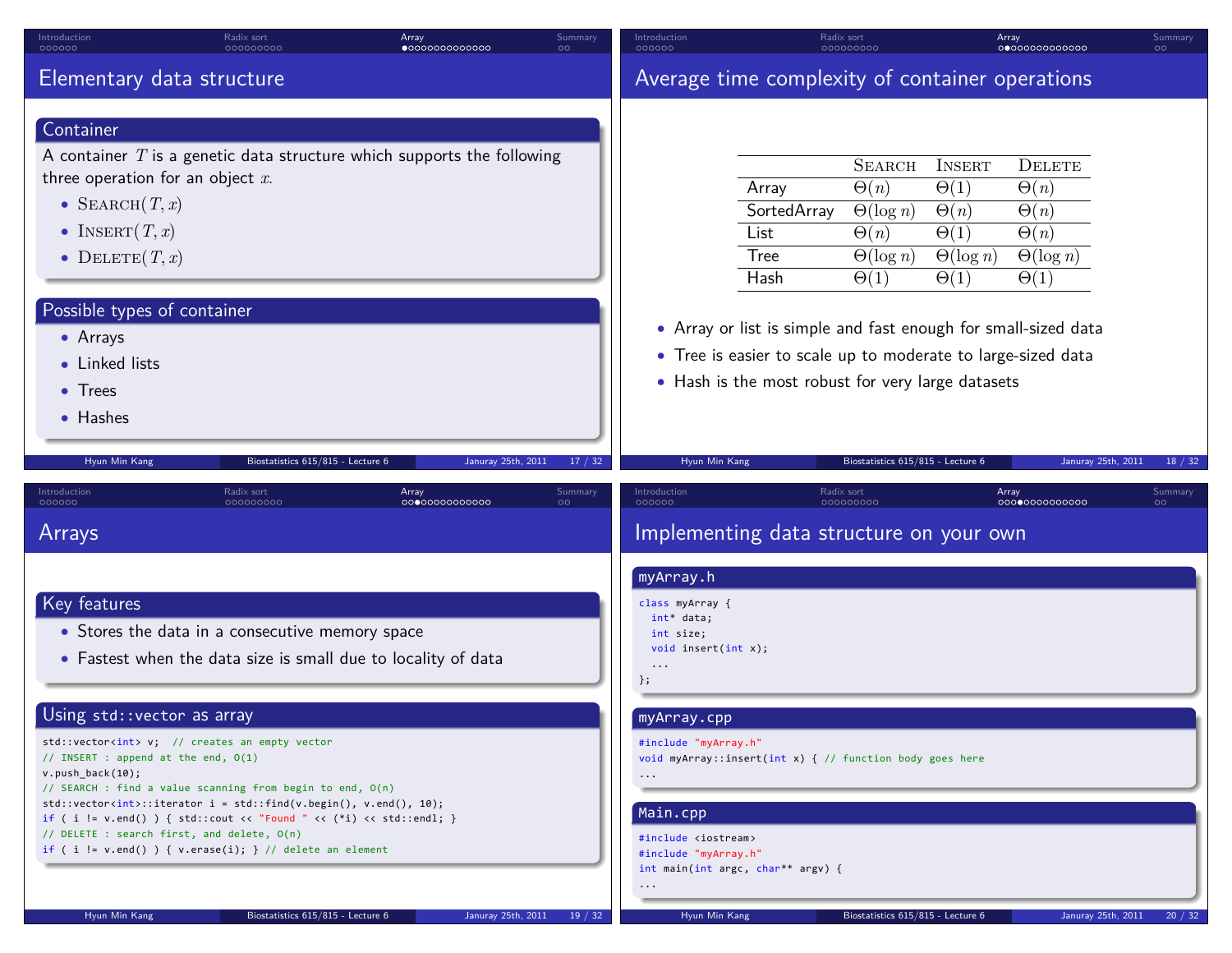| Introduction<br>000000                                                                                                                                                                                                                                                                                                                                                                            | Radix sort<br>000000000                                                                                                                                                                                                                                                                                                                                      | Array<br>0000000000000 | Summary<br>$\circ$ | Introduction<br>000000                                                                                                                                                                                                                                                                                                                                                                                                                                                                                                                                                                                                                                                                                                                                                                                                                                                 | Radix sort<br>000000000 | Array<br>0000000000000 | Summary<br>$\circ$ |  |  |
|---------------------------------------------------------------------------------------------------------------------------------------------------------------------------------------------------------------------------------------------------------------------------------------------------------------------------------------------------------------------------------------------------|--------------------------------------------------------------------------------------------------------------------------------------------------------------------------------------------------------------------------------------------------------------------------------------------------------------------------------------------------------------|------------------------|--------------------|------------------------------------------------------------------------------------------------------------------------------------------------------------------------------------------------------------------------------------------------------------------------------------------------------------------------------------------------------------------------------------------------------------------------------------------------------------------------------------------------------------------------------------------------------------------------------------------------------------------------------------------------------------------------------------------------------------------------------------------------------------------------------------------------------------------------------------------------------------------------|-------------------------|------------------------|--------------------|--|--|
| Building your program                                                                                                                                                                                                                                                                                                                                                                             |                                                                                                                                                                                                                                                                                                                                                              |                        |                    |                                                                                                                                                                                                                                                                                                                                                                                                                                                                                                                                                                                                                                                                                                                                                                                                                                                                        |                         |                        |                    |  |  |
| Individually compile and link<br>$user@host: */$ $g++ -c$ myArray.cpp<br>$user@host: \tilde{\ } /> g++ -c Main.cppuser@host: /> g++ -o myArrayTest Main.o myArray.oall: myArrayTest # binary name is myArrayTestg++ -c Main.cppg++ -c myArray.cppclean:rm *.o myArrayTestHyun Min Kang$                                                                                                           | Or create a Makefile and just type 'make'<br>myArrayTest: myArray.o Main.o # link two object files to build binary<br>g++ -o myArrayTest myArray.o Main.o # must start with a tab<br>Main.o: Main.cpp myArray.h # compile to build an object file<br>myArray.o: myArray.cpp myArray.h # compile to build an object file<br>Biostatistics 615/815 - Lecture 6 | Januray 25th, 2011     | 21 / 32            | Designing a simple array - myArray.h<br>// myArray.h declares the interface of the class, and the definition is in myArray<br>#define DEFAULT_ALLOC 1024<br>template <class t=""> // template supporting a generic type<br/>class myArray {<br/>protected:<br/>// member variables hidden from outside<br/>// array of the genetic type<br/>T *data;<br/>int size; // number of elements in the container<br/>int nalloc; // # of objects allocated in the memory<br/>// abstract interface visible to outside<br/>public:<br/><math>myArray()</math>;<br/>// default constructor<br/>myArray();<br/>// destructor<br/>void insert(const T&amp; x); // insert an element <math>x</math><br/>int search(const T&amp; x); <math>//</math> search for an element x and return its location<br/>bool remove(const T&amp; x); // delete a particular element<br/>};</class> |                         |                        |                    |  |  |
| Introduction<br>000000                                                                                                                                                                                                                                                                                                                                                                            | Radix sort<br>000000000                                                                                                                                                                                                                                                                                                                                      | Array<br>0000000000000 | Summary<br>$\circ$ | Introduction<br>000000                                                                                                                                                                                                                                                                                                                                                                                                                                                                                                                                                                                                                                                                                                                                                                                                                                                 | Radix sort<br>000000000 | Array<br>0000000000000 | Summary<br>$\circ$ |  |  |
| Using a simple array Main.cpp                                                                                                                                                                                                                                                                                                                                                                     |                                                                                                                                                                                                                                                                                                                                                              |                        |                    |                                                                                                                                                                                                                                                                                                                                                                                                                                                                                                                                                                                                                                                                                                                                                                                                                                                                        |                         |                        |                    |  |  |
| #include <iostream><br/>#include "myArray.h"<br/>int main(int argc, char** argv) {<br/>myArray<int> A;<br/>A.insent(10);<br/>// insert example<br/>if (A.search(10) &gt; 0) { // search example<br/>std::cout &lt;&lt; "Found element 10" &lt;&lt; std::endl;<br/>ł<br/>// remove example<br/><math>A.</math>remove<math>(10)</math>;<br/>return 0;<br/><math>\mathcal{F}</math></int></iostream> |                                                                                                                                                                                                                                                                                                                                                              |                        |                    | Implementing a simple array myArray.cpp<br>template <class t=""><br/>myArray<t>::myArray() { // default constructor<br/>// array do not have element initially<br/><math>size = 0;</math><br/>nalloc = DEFAULT_ALLOC;<br/><math>data = new T[{nalloc}];</math> // allocate default # of objects in memory<br/>template <class t=""><br/>myArray<t>:: myArray() { // destructor<br/>if ( data != <math>NULL</math> ) {<br/>// delete the allocated memory before destroying<br/>delete [] data;<br/>// the object. otherwise, memory leak happens<br/>−}<br/><math>\mathcal{F}</math></t></class></t></class>                                                                                                                                                                                                                                                           |                         |                        |                    |  |  |
|                                                                                                                                                                                                                                                                                                                                                                                                   |                                                                                                                                                                                                                                                                                                                                                              |                        |                    |                                                                                                                                                                                                                                                                                                                                                                                                                                                                                                                                                                                                                                                                                                                                                                                                                                                                        |                         |                        |                    |  |  |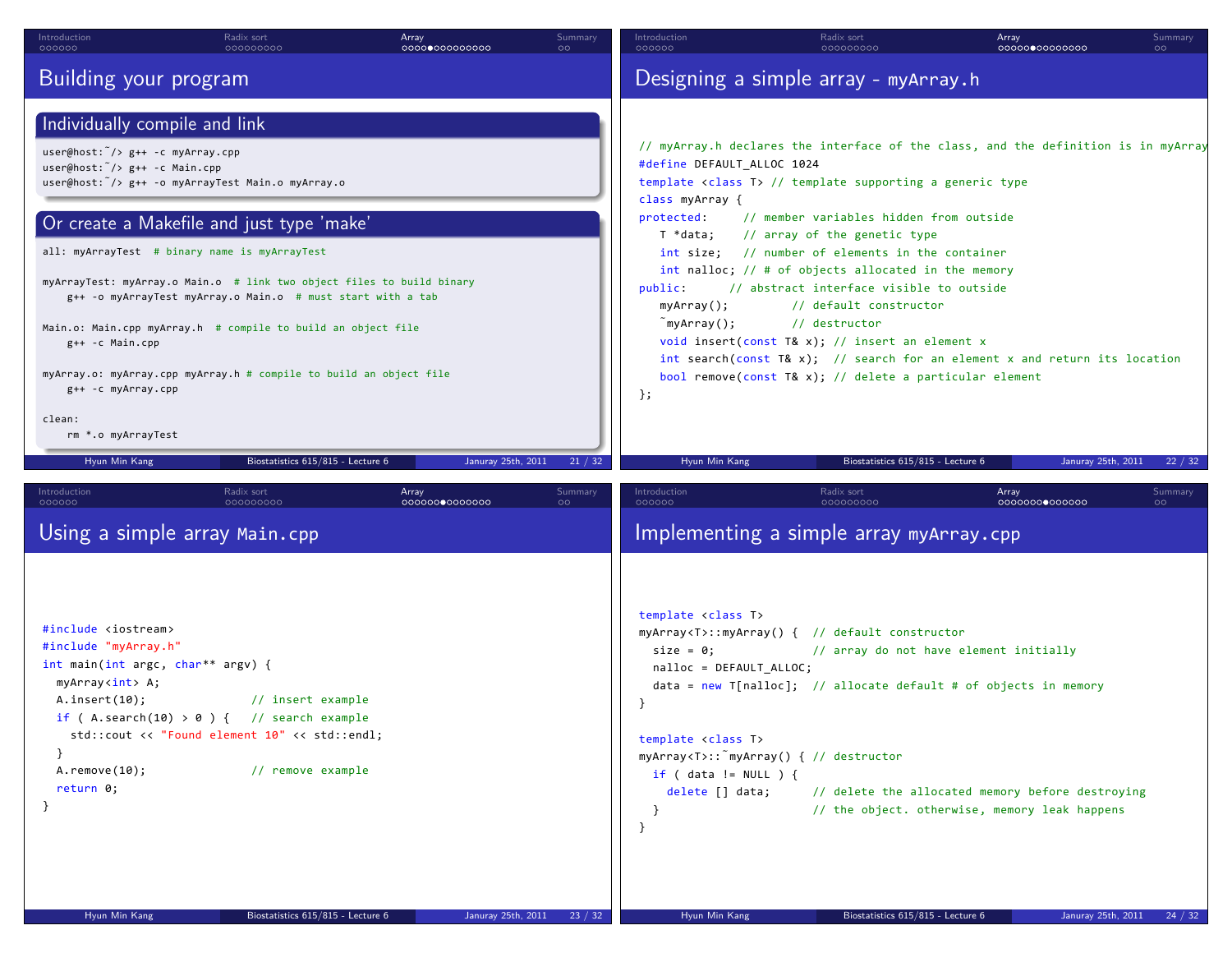| Introduction<br>000000                                                                                                                                                                                                                                                                                            | Radix sort<br>000000000                                                                                                                                                     | Array<br>0000000000000                                                                                                                                                                                                                                                                                                              | Summary<br>$\circ$         | Introduction<br>000000                                                                                                                                                                                                                           | Radix sort<br>000000000                                    | Array<br>0000000000000                                                                                             | Summary<br>$\circ$ |
|-------------------------------------------------------------------------------------------------------------------------------------------------------------------------------------------------------------------------------------------------------------------------------------------------------------------|-----------------------------------------------------------------------------------------------------------------------------------------------------------------------------|-------------------------------------------------------------------------------------------------------------------------------------------------------------------------------------------------------------------------------------------------------------------------------------------------------------------------------------|----------------------------|--------------------------------------------------------------------------------------------------------------------------------------------------------------------------------------------------------------------------------------------------|------------------------------------------------------------|--------------------------------------------------------------------------------------------------------------------|--------------------|
| myArray.cpp: insert                                                                                                                                                                                                                                                                                               |                                                                                                                                                                             |                                                                                                                                                                                                                                                                                                                                     |                            | myArray.cpp: search                                                                                                                                                                                                                              |                                                            |                                                                                                                    |                    |
| template <class t=""><br/>void myArray<t>::insert(const T&amp; x) {<br/>for(int i=0; i &lt; nalloc; ++i) {<br/><math>newdata[i] = data[i];</math><br/><math>\}</math><br/>delete [] data;<br/><math>data = newdata;</math><br/>nalloc <math>*= 2;</math><br/><math>data[size] = x;</math><br/>++size;</t></class> |                                                                                                                                                                             | if (size >= nalloc ) { $//$ if container has more elements than allocated<br>$T^*$ newdata = new T[nalloc*2]; // make an array at doubled size<br>// copy the contents of array<br>// delete the original array<br>// and reassign data ptr<br>// double the allocation<br>// push back to the last element<br>// increase the size |                            | template <class t=""><br/><math>int</math> myArray<t>::search(const T&amp; x) {<br/>if ( <math>data[i] == x</math> ) {<br/>return i;<br/>- }<br/>}<br/><math>return -1;</math><br/>- }</t></class>                                               | for(int i=0; i < size; ++i) { // iterate each element      | // and return index of the first match<br>// return -1 if no match found                                           |                    |
| Hyun Min Kang                                                                                                                                                                                                                                                                                                     | Biostatistics 615/815 - Lecture 6                                                                                                                                           | Januray 25th, 2011                                                                                                                                                                                                                                                                                                                  | 25 / 32                    | Hyun Min Kang                                                                                                                                                                                                                                    | Biostatistics 615/815 - Lecture 6                          | Januray 25th, 2011                                                                                                 | 26 / 32            |
| Introduction<br>000000                                                                                                                                                                                                                                                                                            | Radix sort<br>000000000                                                                                                                                                     | Array<br>00000000000000                                                                                                                                                                                                                                                                                                             | Summary<br>$\circ$         | Introduction<br>000000                                                                                                                                                                                                                           | Radix sort<br>000000000                                    | Array<br>00000000000000                                                                                            | Summary<br>$\circ$ |
| myArray.cpp: remove                                                                                                                                                                                                                                                                                               |                                                                                                                                                                             |                                                                                                                                                                                                                                                                                                                                     |                            |                                                                                                                                                                                                                                                  |                                                            | Implementing complex data types is not so simple                                                                   |                    |
| template <class t=""><br/>bool myArray<t>::remove(const T&amp; x) {<br/><math>int i = search(x);</math><br/>if <math>(i &gt; 0)</math> {<br/>for(int j=i; <math>j &lt;</math> size-1; ++j) {<br/>}<br/>--size;<br/>return true;<br/>}<br/>else<br/>return false;<br/>}</t></class>                                | // try to find the element<br>$//$ if found<br>$data[i] = data[i+1];$ // shift all the elements by one<br>// and reduce the array size<br>// successfully removed the value | // could not find the value to remove                                                                                                                                                                                                                                                                                               |                            | int main(int argc, char** argv) {<br>myArray <int> A;<br/>A.insort(10);<br/>A.inert(20);<br/><math>myArrayint &gt; B = A;</math><br/><math>B</math>. remove<math>(10)</math>;<br/>if (A.search(10) &lt; 0 ) {<br/>- 1<br/>return 0;<br/>-}</int> | // creating an instance of myArray<br>// copy the instance | std::cout << "Cannot find 10" << std::endl; // what would happen?<br>// would to program terminate without errors? |                    |
| Hyun Min Kang                                                                                                                                                                                                                                                                                                     | Biostatistics 615/815 - Lecture 6                                                                                                                                           |                                                                                                                                                                                                                                                                                                                                     | Januray 25th, 2011 27 / 32 | Hyun Min Kang                                                                                                                                                                                                                                    | Biostatistics 615/815 - Lecture 6                          | Januray 25th, 2011                                                                                                 | 28 / 32            |